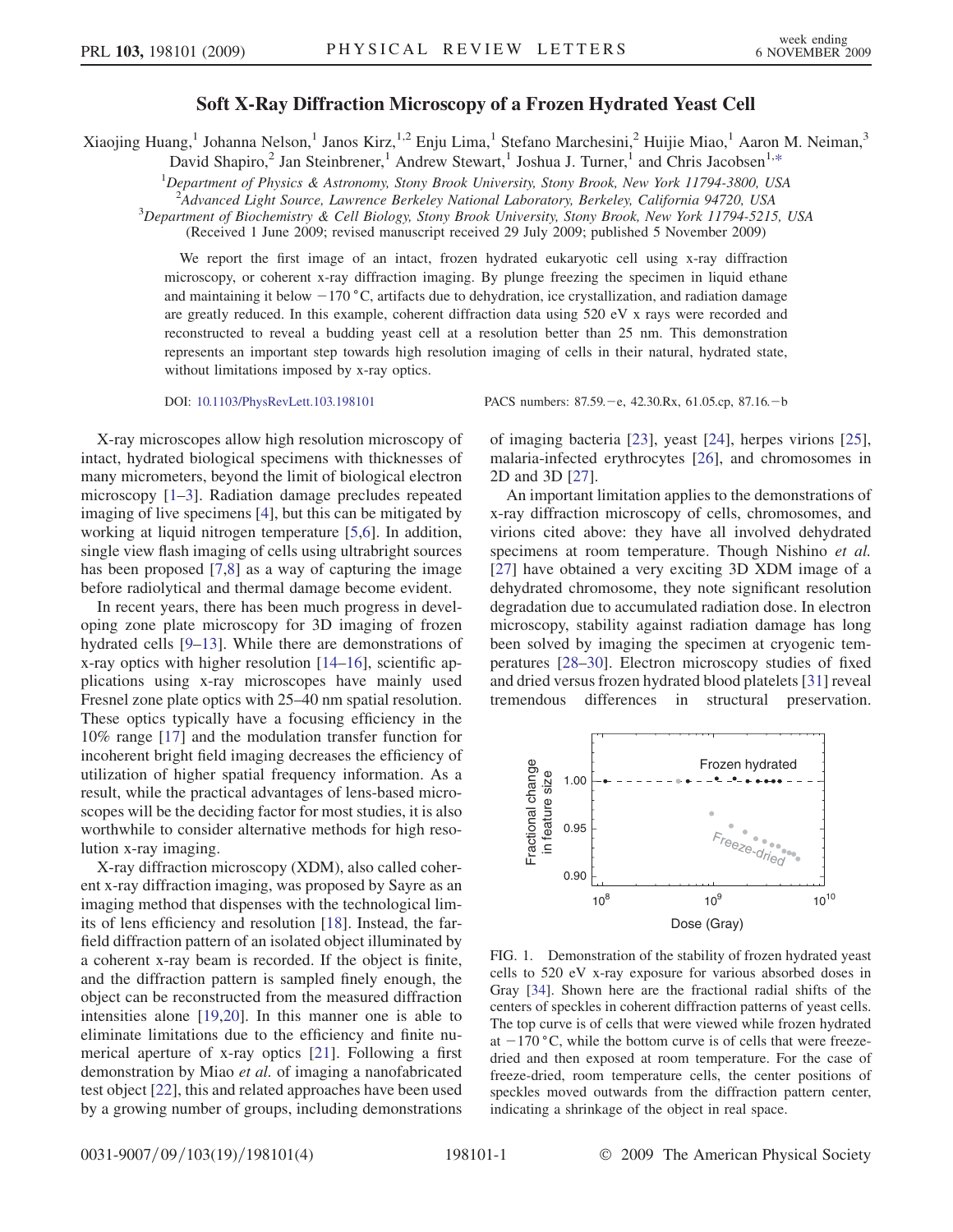However, because of the thickness limitations of electron microscopy on frozen hydrated specimens [\[1](#page-3-1)–[3\]](#page-3-2), to our knowledge only thin, peripheral regions of whole, unsectioned eukaryotic cells have been imaged in a frozen hydrated state using electron microscopy [[32](#page-3-27)[,33](#page-3-28)].

The benefits of cryo methods for XDM have been shown in studies by Shapiro [\[34](#page-3-26)] which demonstrate remarkable stability of the diffraction pattern out to doses well beyond the dose imparted in the work reported here (Fig. [1](#page-0-0)). In comparison, substantial specimen shrinkage was observed at room temperature. Two separate groups have estimated that cryo XDM has the potential to deliver sub-10 nm resolution 3D images of whole hydrated cells within the limits of radiation damage [\[35,](#page-3-29)[36\]](#page-3-30). As an important step towards realizing this milestone, we report here the first use of x-ray diffraction microscopy to image a whole, unfixed, frozen hydrated eukaryotic cell.

The strain of Saccharomyces cerevisiae studied here carries a whi5 mutation. This mutation [\[37\]](#page-3-31) produces smaller yeast cells than the wild type  $(3-4 \mu m)$  for whish versus 6–7  $\mu$ m for wild type). Following culture in a YPD solution at 30 °C, cells were rinsed and diluted with distilled water to proper concentration, and allowed to settle on a formvar coated rectangular electron microscope grid. The cells were plunge-frozen in liquid ethane to minimize ice crystal formation (we did not use glycerol or other cryo protectants, though they may be helpful in future work). Frozen hydrated specimen grids were loaded into a Gatan 630 side-entry cryo specimen holder which was then inserted into a goniometer stage in a custom-built XDM system [\[38\]](#page-3-32) where specimens can be viewed in a frozen hydrated state at  $-170$  °C.

In order to reconstruct an image from far-field or Fraunhofer coherent diffraction intensities, one must be able to supply some *a priori* information; in most cases this involves knowledge that the specimen occupies only a fraction  $1/\sigma_o$  (where  $\sigma_o$  is known as the oversampling ratio) of the field of view corresponding to the recorded diffraction pattern [[19](#page-3-14)[,20](#page-3-15)]. When imaging frozen hydrated cells, this means that the cells must be surrounded by a region of sufficiently smooth ice so as not to produce significant x-ray scattering. In order to approach this condition, considerable care had to be taken to minimize frosting of the grid.

Apart from the fact that the specimen was in a frozen hydrated state, the diffraction data were acquired in a manner similar to what we have described previously for studies of freeze-dried yeast cells [\[24\]](#page-3-19). A zone plate monochromator [[39](#page-3-33)] was used at undulator beam line 9.0.1 of the Advanced Light Source at Lawrence Berkeley National Laboratory to deliver a 520 eV x-ray beam to the experi-mental apparatus [[38](#page-3-32)]. By using a 5  $\mu$ m pinhole located 25 mm upstream of the specimen, we were able to provide illumination with both sufficient spatial coherence [[40\]](#page-3-34), and the required temporal coherence of  $\lambda/\Delta \lambda \approx 500$ . By working at 520 eV, we were able to take advantage of the ''water window'' spectral region with low absorption in water and good contrast for organic materials [[1,](#page-3-1)[41](#page-3-35)]. For this particular specimen, photodiode measurements of the transmitted flux through the ice near the cell, versus measurements of the incident flux with the specimen removed, indicate a transmission through the ice of about 90%, corresponding to an ice thickness of about 1  $\mu$ m. Diffraction data were recorded on a Roper Scientific (Trenton, NJ) MTE-2 in-vacuum CCD detector with  $1340 \times 1300$  pixels of 20  $\mu$ m size each, located 17.5 cm downstream of the specimen. By using a movable beamstop and multiple summed recordings, we were able to record x-ray diffraction data over a large dynamic range spanning 5 orders of magnitude; however, we were not able to collect data from about a  $20 \times 20$  pixel region at the center of the diffraction pattern due to detector saturation limits. The full 2D data set was assembled from 120 exposures with a total illumination time of 215 sec and an estimated total dose to the specimen of about  $1.7 \times 10^8$  Gray.

For diffraction data analysis and image reconstruction, a  $1100 \times 1100$  array was extracted from the assembled set of diffraction recordings. The assembled diffraction pattern extends to 37  $\mu$ m<sup>-1</sup> spatial frequency at corners, which corresponds to a half-period size of 14 nm. The pixel size of the real space image reconstruction array is about 17 nm. Once the tight support was found by the shrink wrap algorithm [\[42](#page-3-36)] and manual adjustments, the final result was obtained by averaging a total of 10 reconstructions from independent random phase starts. Each of these reconstructions was run for  $10<sup>4</sup>$  iterations using the difference map algorithm [\[43\]](#page-3-37), averaging every 20th iteration after the first 8000 iterations.

The right side of Fig. [2](#page-1-0) shows the reconstructed complex image of a frozen hydrated yeast cell obtained using the method described above. For reference, a visible light micrograph of a budding yeast is also shown (obtained using a a Zeiss Axioplan2 microscope with a  $100 \times$ ,  $NA = 1.3$  immersion objective with DIC optics, and a mRM Axiocam with Zeiss AXIOVISION 7.1 software). In

<span id="page-1-0"></span>

FIG. 2 (color). Images of Saccharomyces cerevisiae yeast cells. At left is shown a visible light DIC image of a budding yeast taken using a  $100 \times NA = 1.3$  immersion objective. The arrow indicates the assumed beam direction for the x-ray diffraction micrograph at right, which is of a different yeast cell. The x-ray diffraction micrograph is a complex wave reconstruction at 0  $\mu$ m defocus, where the magnitude is represented by brightness and the phase by hue. A possible mitochondrion is indicated with the red arrow.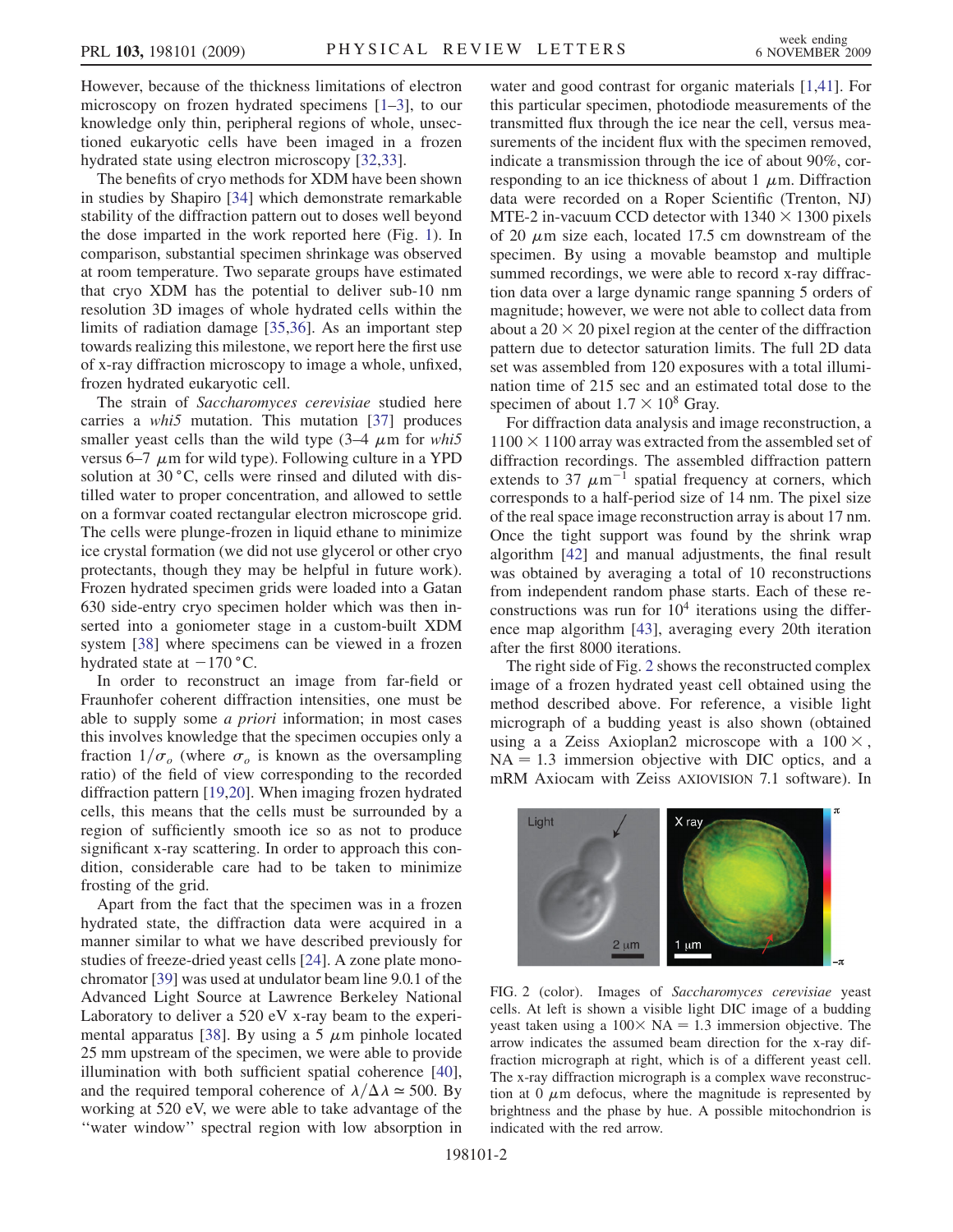the x-ray diffraction micrograph, we see what appears to be two cell bodies lying on top of each other. Since this inner cell body is too large to be a nucleus in this cell type, we believe that the image shows a new-born bud produced as part of the division process in these cells, viewed from directly above the bud with the parent cell underneath (see the assumed illuminating beam orientation in Fig. [2](#page-1-0) as indicated by the black arrow). We have also collected a limited data set with the sample rotated at 15°. While we have not obtained a reconstructed image from this data set (possibly due to ice scattering, as discussed below), it provides useful autocorrelation data (obtained by squaring the Fourier transform of the recorded data intensities and applying a high-pass Fourier filter to the result) [[44](#page-3-38)]. The autocorrelation agrees well with expectations for a budding yeast cell viewed in the assumed orientation. Additional evidence is available by ''focusing through'' the reconstructed image. Since we have reconstructed a complex wave field at a depth plane where the outermost edges of the object within its support are sharpest [\[45](#page-3-39)[,46\]](#page-3-40), we are able to use Fresnel propagation to generate the reconstructed wave field at nearby depth planes. In Fig. [3](#page-2-0) we show a series of transverse (abscissa) versus longitudinal (ordinate) ''images'' of this through-focus procedure, where one can see sharp edges at depth planes that are separated by about 2.5  $\mu$ m.

The reconstructed x-ray diffraction micrograph shown in Fig. [2](#page-1-0) does not have the same resolution or degree of image contrast as we have been able to demonstrate when imaging freeze-dried yeast [\[24\]](#page-3-19); we attribute this to the fact that the ice layer outside the cell is contributing some weak scattering which slightly violates the conditions required for imposition of a finite support constraint [\[47\]](#page-3-41). As the experiment proceeded, ice buildup continued which precluded reconstruction at additional tilt angles; this limita-

<span id="page-2-0"></span>

FIG. 3. Through-focus imaging using the complex wave front reconstructed in XDM. Four selected transverse lines are shown on the magnitude-only representation of the  $0 \mu m$  defocus reconstructed wave front at left. The image at right shows transverse line profiles of the reconstructed image magnitude as the wave field is defocused by propagation from the reconstruction plane. In-focus edges look like the waist of an hourglass in such a representation; the line profiles from the inner and outer spherical objects in the reconstruction appear to be at different focal planes, consistent with the interpretation that the larger parent cell is at lines B1 and B2, and the bud is at lines T1 and T2.

tion is being addressed for future experiments through improved vacuum conditions and the use of an electronmicroscope-type anticontaminator [[48](#page-3-42)]. In spite of these limitations in our first frozen hydrated XDM demonstration, we are able to recognize subcelluar features including what may be a mitochondrion in the parent cell (indicated by the red arrow in Fig. [2](#page-1-0)).

The resolution can be estimated to 25 nm or better using two independent measures. While the diffraction data extend to the edge of our CCD detector at a spatial frequency of 37  $\mu$ m<sup>-1</sup>, we do not claim this as representing the resolution of our reconstructed image. Instead, the magnitude ratio  $M_{\text{recon}}/M_{\text{data}}$  (known as the phase retrieval transfer function or PRTF [[24](#page-3-19),[45](#page-3-39),[49](#page-3-43)]) provides a good metric of the resolution of the reconstructed image. It does so by measuring the reproducibility of the phases recovered in the Fourier plane as the iterative reconstruction proceeds; phases that are reproducible lead to constructive interference when complex iterates are added together, while less reproducible phases lead to a lower value in the average. The spatial-frequency-dependent magnitude ratio  $M_{\text{recon}}/$  $M<sub>data</sub>$  plot is shown at left in Fig. [4.](#page-2-1) The resolution cutoff is

<span id="page-2-1"></span>

FIG. 4 (color). Estimation of the resolution of the x-ray diffraction micrograph. At top is shown both the azimuthal average of the diffraction intensity signal  $I_{data}$  (red), and the magnitude ratio (or PRTF)  $M_{\text{recon}}/M_{\text{data}}$  (black). The PRTF measures the reproducibility of reconstructed pixel values as a function of spatial frequency; its decline at higher frequency provides an indication of the resolution. The resolution cutoff is estimated at the spatial frequency where the PRTF drops below a value of 0.6. This provides one estimate of the half-period resolution of 20 nm. At bottom is shown a line scan across T2 in Fig. [3](#page-2-0) at the plane of sharpest focus of this object. Also shown is a Gaussian-smoothed fit which indicates a half width at half maximum of 25 nm (or  $\sigma = 21$  nm in exp[ $-0.5x^2/\sigma^2$ ]) for the combination of feature size and imaging resolution.